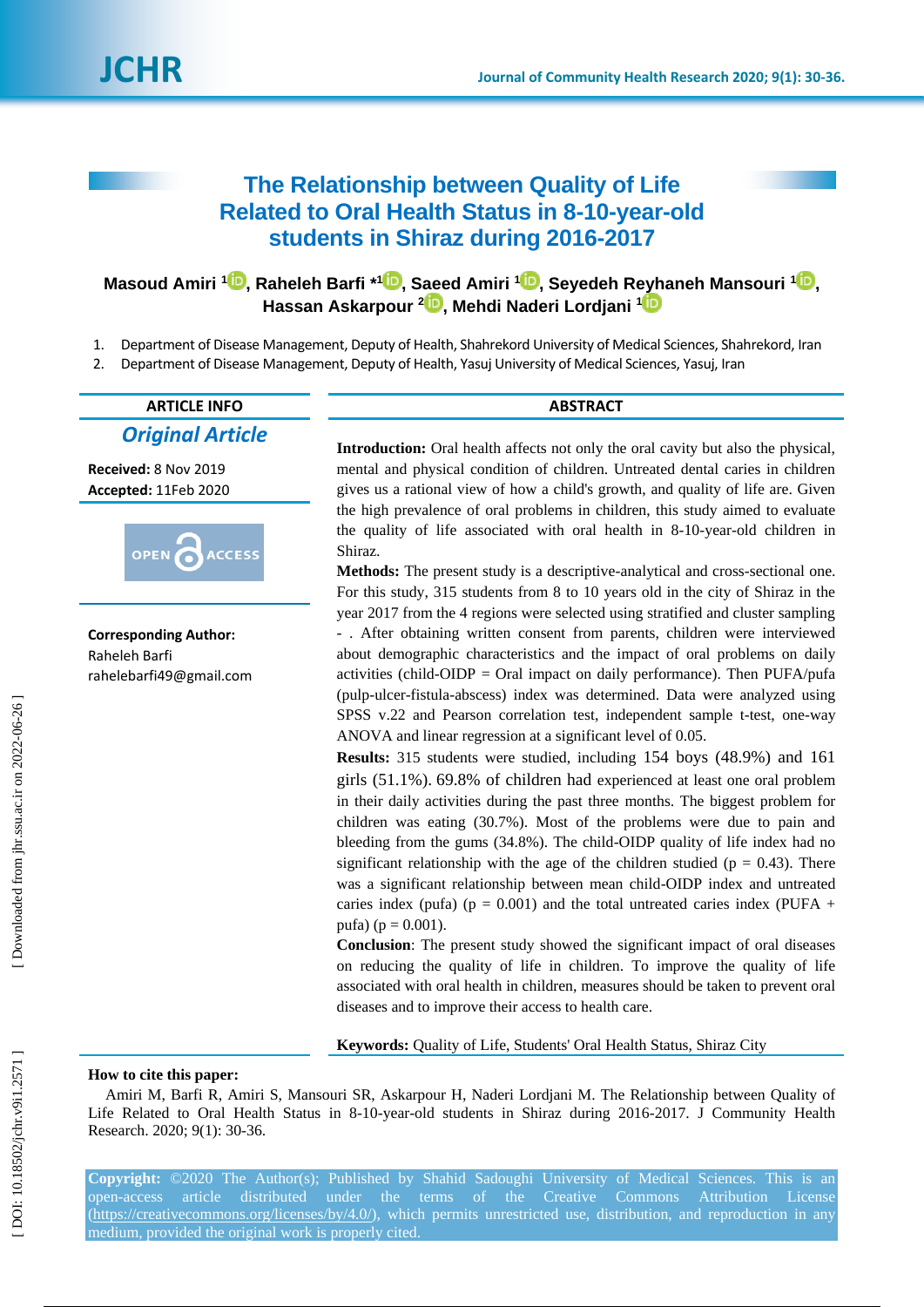#### **Introduction**

Oral diseases are one of the most common chronic diseases and because of their prevalence and impact on people, as well as the cost of their treatment, are important issues for public health (1). The mouth contains the health of the oral cavity and associated tissues that prepare the person for eating, talking and favorable social relationships without illness, discomfort, and feeling dissatisfied (2). Oral health is an essential part of public health and oral health is more than having healthy teeth (3). In addition to the oral cavity, oral health affects the physical, mental condition of children, as well as their growth, enjoyment of life, appearance, speaking, chewing, tasting and socializing. Their sense of social satisfaction is affected (4). According to the WHO definition, quality of life is, in fact, the understanding that people have of their place in life in all their cultural dimensions, goals, expectations, standards and priorities. Therefore, quality of life is a subjective matter and depends on the understanding of different aspects of life (5). Evaluation of oral health status and its impact on the quality of life is one of the dimensions of public health assessment. The concept of quality of life related to oral health is a multidimensional concept (physical, social and mental) (5). The quality of life associated with oral health is the same as any person's perception of oral health status and symptoms, and cultural dimensions, past health , and illness experiences, mental, psychological and social status can also be affected. Quality of life correlates with oral health (6). The evolving and complex physical system of children makes the effects of a seemingly insignificant disease very effective in their quality of life. It should be noted that in the early years of life, the dental system of children is changing and requires special attention (7). Severe caries reduces the quality of life for children because of their pain, discomfort, inappropriate appearance, acute and chronic infections, increased need for hospitalization, high costs of treatment,

absenteeism and staying away from school, and experience a decline in learning ability (4). Several

studies showed that different factors on oral health related quality of life (Oral health -related quality of life - OHRQoL) are effective in children, including family socioeconomic status, parental education, oral health status , and parents' perceptions of their children's oral health (8 -11). Therefore, the goal of this study was to evaluate the quality of life related to oral health in 8-10year -old children in Shiraz.

# **Method**

This was a cross -sectional descriptive -analytical study . For this study, 315 students aged 8 -10 years in Shirazz were selected from 4 districts in the year 2016 -2017. The sampling method was stratified -cluster. The classification was comprised of 4 education areas . and clusters of 8 boys and girls centers were randomly selected from each floor. After collecting data about 315 students were statistically analyzed. The field data collection method was through observation, examination , and interview. The sample size was determined to be at least 300 according to the relationship  $n = \frac{z^2(1-\frac{a}{2}).s^2}{d^2}$ 

The z -factor of 95% is 1.96. S -Estimation of the standard deviation of health -related quality of life score of 8 -10 -year -old students in Shiraz. The standard deviation of 1.08 was obtained with the amount of Shahrzad Javadi et al (12). d -The accuracy is considered to be 0.12 s. Inclusion criteria were elementary students, 8 to 10 years old, boys and girls, from all 4 educational areas. Exclusion criteria included generalized developmental dental defects, and chronic disease. The data collection tools were clinical examination form, mirror , and disposable catheter, and lamp headlight. For data normality, Kolmogorov - Smirnov test was used, but the test was greater than 0.05 and the distribution of data was normal .The CHILD-OIDP (Oral Impact on Daily Performance) questionnaire is one of the most common tools used to assess the quality of life related to oral health that has a good reliability and validity (Cronbach's alpha  $= 0.79$ ) (12). The questionnaire consists of two parts, the first part of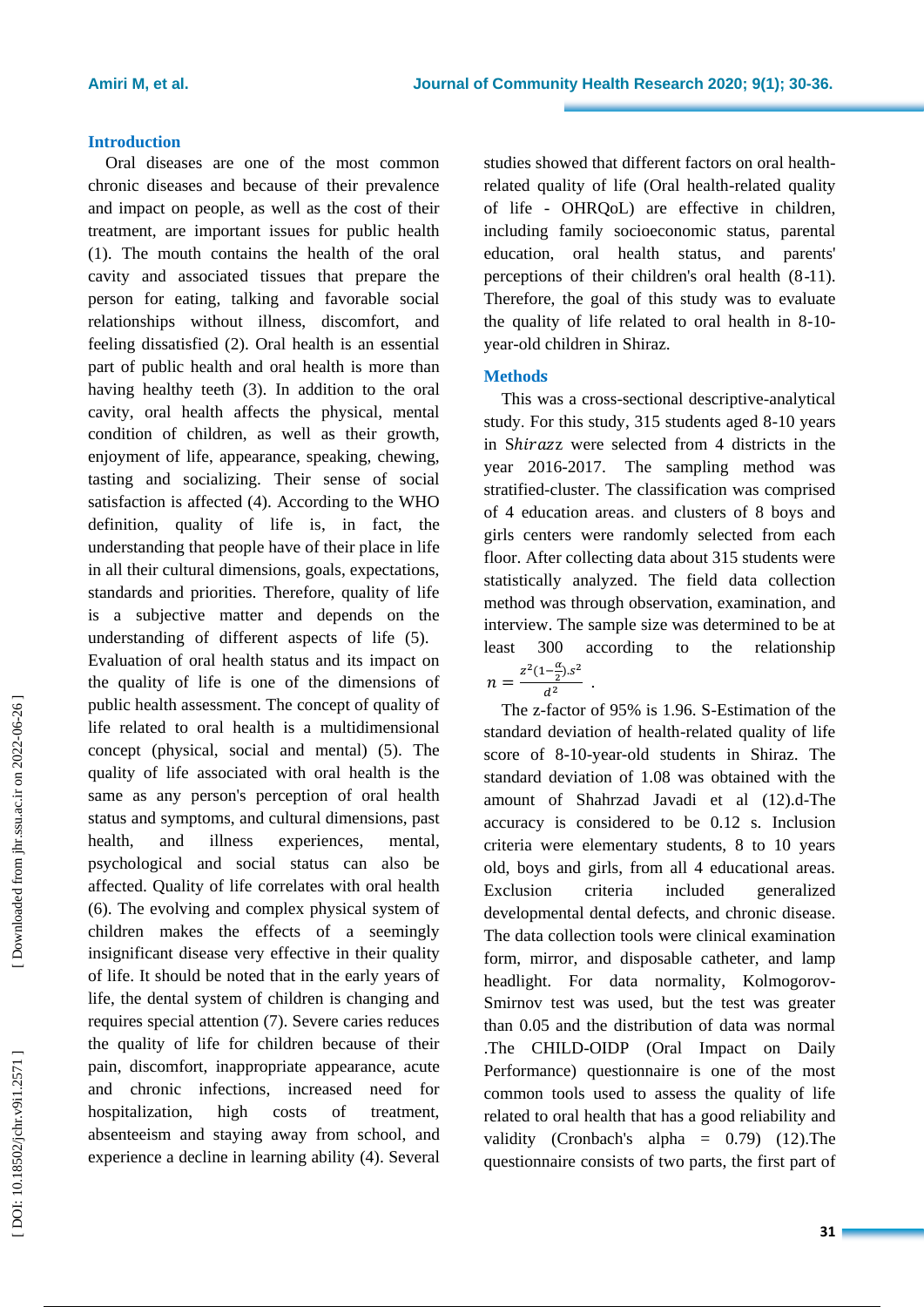the child's oral and dental problems over the past 3 months (out of 20 questionnaire options) identified by children. In the second phase, the child -OIDP (Oral Impact on Daily Performance) index table was completed by face -to -face interview s. The index questions 8 daily activities including eating, talking, brushing teeth, sleeping, keeping calm, smiling without embarrassment, doing homework, and socializing. Finally, the causative agent of the disorder was coded as given to the dental problems given in the table. To determine the score of this index, the sum of the scores of the various functions (8 functions) were divided into the maximum possible score. The score for each performance was also calculated by dividing the frequency score (numeric 1 to 3) by the intensity score (1: low 2: medium 3: high) (13). The child-OIDP number for each daily function was calculated by multiplying the severity score in frequency, which can be in the range of 0 to 9 for each function. The total child -OIDP number was calculated by summing the number of daily functions (range from 0 to 72) and dividing it by 72 and multiplying by 100 (14). PUFA /pufa (pulp ulcer -fistula -abscess) index was used to record the clinical status of an individual's mouth. To determine the PUFA index, an accurate eye examination with adequate light (preferable headlamps in this study) was sufficient. To determine the index, uppercase letters for permanent teeth (PUFA) and lowercase letters for primary teeth (pufa) were used. If both the tooth and the permanent tooth were present in the mouth and both had dental infection, both teeth were scored. The PUFA / pufa score is similar to the cumulative DMFT / dmft score. PUFA for permanent teeth and pufa for primary teeth were calculated separately, so each pufa was scored between 0 and 20 and PUFA was scored between 0 and 32 (15). Since the present study subjects were of mixed dental ages, the sum of PUFA and pufa (PUFA + pufa) indices was calculated and reported as an indicator of total untreated decayed teeth in the individual. The SPSS -V20 software was used. Pearson correlation coefficient, independent t -test, ANOVA , and linear regression were at the significant level of 0.05 .

#### **Results**

The total number of students studied was 315 students, including 154 boys (48.9%) and 161 girls (51.1%). The mean age of the students was 8.99  $\pm$ 0.79. The highest age was 10 years and the youngest was 8 years. The highest number of students was in the 9 -year -old age group (115 people and 36.5%). In the study of pufa (primary teeth), 93.71% were related to pulp involvement and in the study of PUFA (permanent teeth), 100% were reported to be pulp involvement. Daily activities and oral problems show that 26% (82 people ) of the students did not eat snacks or eat once every few days, 40% (126 people) of them once a day, 22.2% (70 people) of students 2 times and 11.7% (36 people) of them ate snacks three times a day. 52.2% (165 people) of the students did not brush or brush once a day, 34.4% (108 people) brushed once a day, 7% (22 people) brushed twice a day, and 6.7% (21 people) brushed 3 times a day. The most common problem reported by the children studied during the last 3 months was permanent tooth eruption, decayed or perforated tooth and toothache, and the least reported complaints of permanent tooth loss, oral habits . The teeth have been the abnormal shape of the mouth or face and the permanent tooth is broken. 69.8% (220 people) of children had experienced at least one oral problem in their daily activities during the past three months. The children reported the most severe problem with an eating disorder and then resting and the least difficulty communicating with others. The children most frequently reported eating disorders (3 times a day or more) and then mouth problems (3 times a day), with most children having difficulty communicating throughout the day. The studied children reported the presence of toothache as the most common cause of eating disorder, oral hygiene and sleep disturbance. Analysis of data using ANOVA showed that there was no statistically significant difference in the quality of life related to oral health among the studied age groups ( $p = 0.43$ ).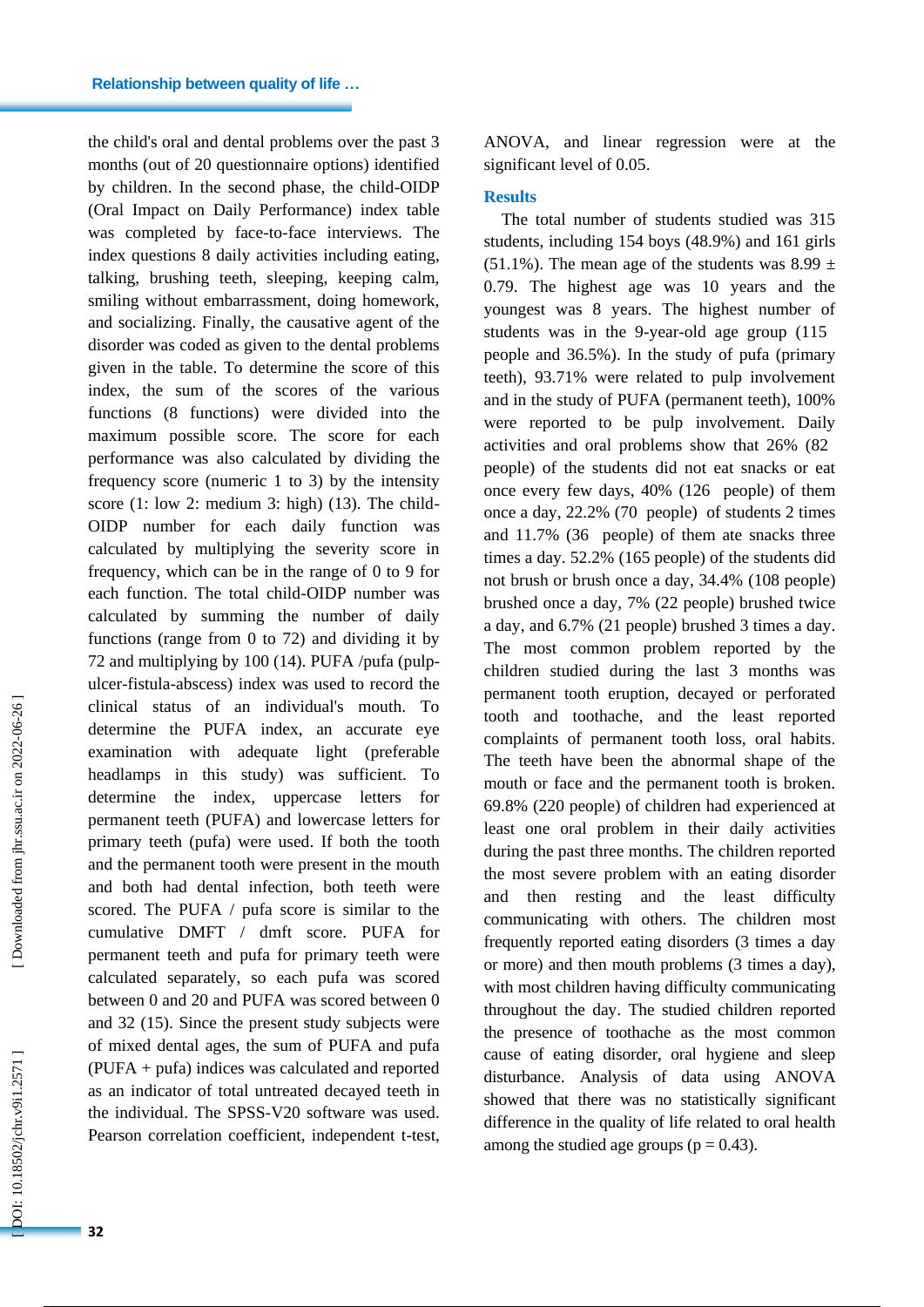| Age      | Frequency $(\% )$ | <b>Mean</b> | SD.   |
|----------|-------------------|-------------|-------|
| 8 years  | 101(32%)          | 12.78       | 15.76 |
| 9 years  | $115(36.5\%)$     | 10.41       | 11.50 |
| 10 years | 99(31.5%)         | 11.19       | 13.35 |
| Total    | 315(100%)         | 11.41       | 13.55 |

**Table 1 .** Descriptive quality of life by children's age

**Table 2 .** Indices of untreated caries by age of the studied children

| Age          | Frequency | Percent | pufa        |           | <b>PUFA</b> |           | Tooth 6     |      | PUFA+pufa |           |
|--------------|-----------|---------|-------------|-----------|-------------|-----------|-------------|------|-----------|-----------|
|              |           |         | <b>Mean</b> | <b>SD</b> | Mean        | <b>SD</b> | <b>Mean</b> | SD   | Mean      | <b>SD</b> |
| 8 years old  | 101       | 32.1    | .83         | 2.12      | 0.05        | 0.26      | 1.83        | 2.12 | 0.05      | 0.26      |
| 9 years old  | 15        | 36.5    | .80         | 2.21      | 0.03        | 0.23      | 1.80        | 2.21 | 0.03      | 0.23      |
| 10 years old | 99        | 34.4    | .47         | 1.93      | 0.20        | 0.86      | 1.47        | 1.93 | 0.20      | 0.86      |
| $p^*$        |           |         | 0.40        |           | 0.04        |           | 0.04        |      | 0.51      |           |

\* One way ANOVA

Table 2 shows that there is no significant difference between different age groups of untreated dental caries (pufa) and untreated total dental caries (PUFA + pufa)  $(p > 0.05)$  using analysis of variance test (ANOVA) . This index is higher in permanent teeth and primary teeth in 10 year -old children than in other age groups.

**Table 3 .** Index of untreated caries by sex of the studied children

| Gender |                  |            | pufa        |           | <b>PUFA</b> |           | Tooth 6 |     | PUFA+pufa |             |
|--------|------------------|------------|-------------|-----------|-------------|-----------|---------|-----|-----------|-------------|
|        | <b>Frequency</b> | Percentage | <b>Mean</b> | <b>SD</b> | Mean        | <b>SD</b> |         |     |           | <b>Mean</b> |
| Male   | 154              | 48.9       | l.96        | 2.17      | 0.11        | 0.61      | Male    | 154 | 48.9      | 1.96        |
| Female | 161              | 51.1       | 47. ا       | 2.0       | 0.07        | 0.43      | Female  | 161 | 51.       | 1.47        |
| $n *$  |                  |            | 0.03        |           | 0.54        |           | 0.54    |     | 0.03      |             |

\*(independent t-test)

Table 3 shows the differences between boys and girls using independent t -test that there is no significant difference in boys and girls compared

to PUFA and 6 related tooth decay index.  $(p >$ 0.05). This index is higher in boys than in girls and the sum of teeth in permanent and permanent teeth.

**Table 4 .** Quality of life index relation with oral health

|                  | Title                 | pufa  | <b>PUFA</b> | Tooth 6 | PUFA+pufa |
|------------------|-----------------------|-------|-------------|---------|-----------|
| Child OIDP Index | Pearson's coefficient | 0.24  |             |         | 0.25      |
|                  |                       | 0.001 | 0.06        | 0.06    | 0.001     |
|                  | Number                | 315   | 315         | 315     | 315       |

Table 4 indicates that there is a significant relationship between the quality of life index associated with oral health and the index of untreated caries (pufa) in the studied children, with the increase in untreated caries (pufa), The quality of life index with the oral health of these children increased. There was a significant relationship between the score of quality of life index related to oral health and the index of untreated total dental caries in primary and permanent teeth (PUFA + pufa) in the studied children. Not all teeth in the mouth, including permanent and primary teeth, also showed an increase in the score of quality of life related to oral health in children.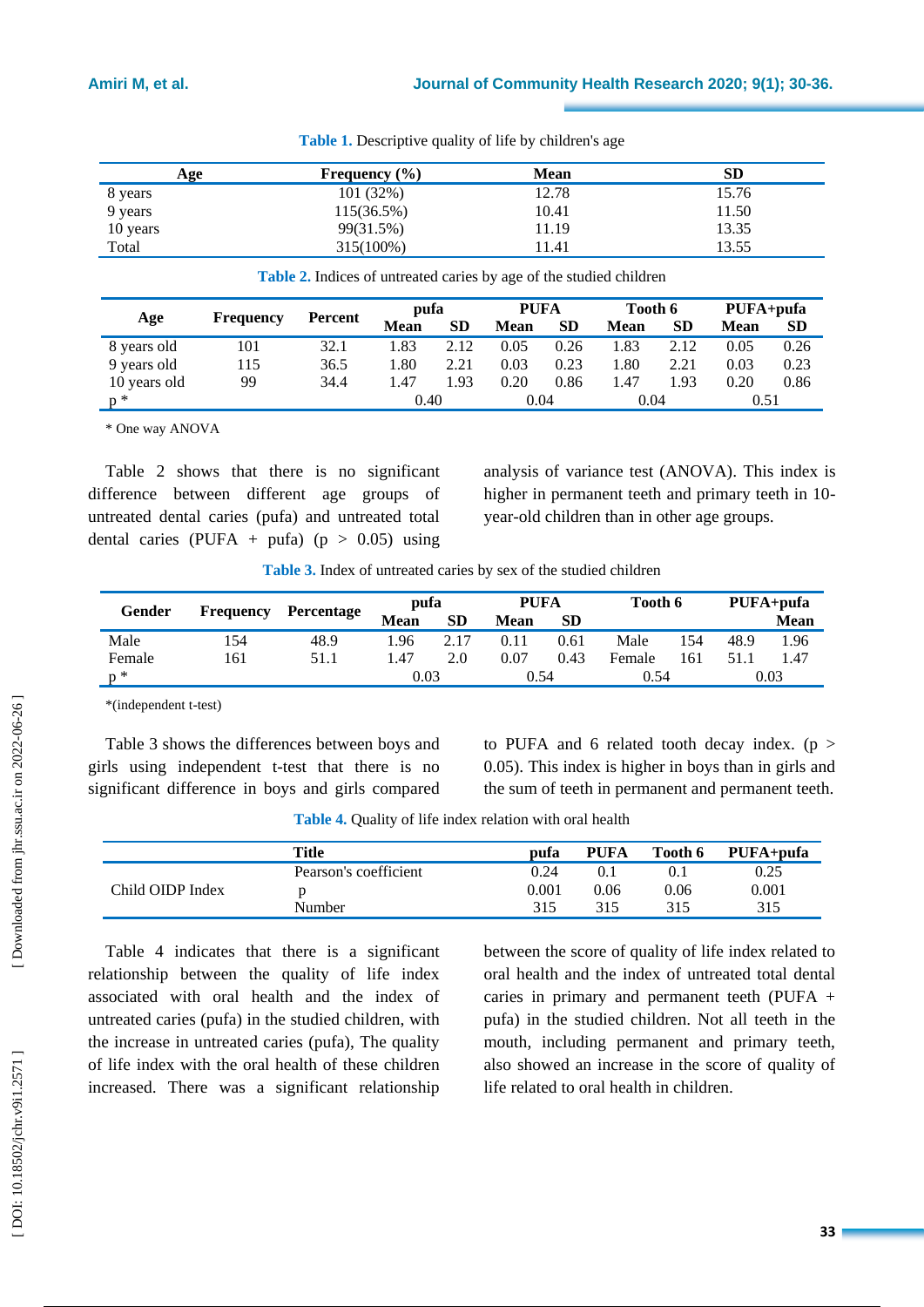|                     | <b>Title</b> |                       | pufa  | <b>PUFA</b> | Tooth 6 | PUFA+pufa |
|---------------------|--------------|-----------------------|-------|-------------|---------|-----------|
| Child<br>OIDP Index | Male         | Pearson's coefficient | 0.21  | 0.11        | 0.11    | 0.22      |
|                     |              | p                     | 0.008 | 0.16        | 0.16    | 0.005     |
|                     |              | Number                | 154   | 154         | 154     | 154       |
|                     | Female       | Pearson's coefficient | 0.27  | 0.09        | 0.09    | 0.28      |
|                     |              | p                     | 0.001 | 0.23        | 0.23    | 0.001     |
|                     |              | Number                | 161   | 161         | 161     | 161       |

**Table 5 .** Relationship between the quality of life index of oral health related to oral health indexes by sex

In Table 5, both in boys and girls, the quality of life index was significantly correlated with the index of untreated primary dental caries (pufa). Therefore, in both girls and boys, the quality of life index score was not significantly correlated with PUFA. PUFA + pufa has also increased with increasing the quality of life index.

# **Discussion**

Oral diseases are one of the most common chronic diseases that are very important among public health problems due to their high prevalence and adverse effects on individuals and communities as well as high medical costs. Oral conditions significantly affect oral health -related quality of life (16). As can be seen, the index of untreated caries in primary teeth is higher than permanent teeth. The reason for this may be related to the time of this study, which was done a shorter time after permanent teeth eruption in the sample population and permanent teeth were less exposed to etiologic caries than the primary teeth. Permanent dental caries has not yet had much opportunity to develop pulpitis and ulceration, fistula or abscess. This study is similar to the study by Razi and Ramadan in which the mean of untreated caries in primary teeth (Pufa) was higher than the average index of untreated caries in permanent teeth (PUFA) (17, 18). In this study, there was no significant difference between the mean decay untreated tooth and mean total decay of untreated both primary teeth and permanent between the boys and girls studied, therefore mean Pufa and PUFA + pufa in boys were more than the girls, but the mean of untreated permanent dental caries (PUFA) was not significantly different in boys and girls. Finding a reason for this finding requires further studies in the future. However, it is likely that more girls complain of untreated dental complications, their greater

attention to the consequences of not having their teeth treated in their social interactions, which may lead to seek more treatment for these teeth and reduce caries. Untreated primary teeth and the index of total caries in the mouth in girls. While boys and their parents treat as much permanent teeth as girls do. These findings were similar to the findings of a consensus study showing that new permanent teeth have a high potential for progression of caries and pulp involvement, and our community needs to pay more attention to primary dental caries in students. In this study, there was a significant relationship between untreated and permanent caries and the frequency of snack consumption. Mean PUFA and pufa scores increased with an increasing number of snacks. Nutrition plays a very important role in the caries process; most snacks have a large number of carbohydrates. Carbohydrates help the growth of acidic bacteria in the oral environment, which eventually leads to the development of caries in the mouth. In this study, there was a statistically significant difference between the index of untreated caries and the number of toothbrushes per day, as a decrease in the frequency of toothbrushing in children was observed. The lower number of toothbrushes in children at the same time as untreated tooth decay can lead to the idea that pain and tenderness during tooth brushing may reduce the frequency of toothbrushing, which may further worsen tooth decay and its complications. There was also an inverse relationship between the index of permanent untreated caries and the frequency of tooth brushing, but this relationship was not significant. Children with untreated permanent tooth decay (including tooth 6) will only brush their teeth ahead of the painful area, unconsciously, to avoid the pain

involvement in dental treatment sessions, and more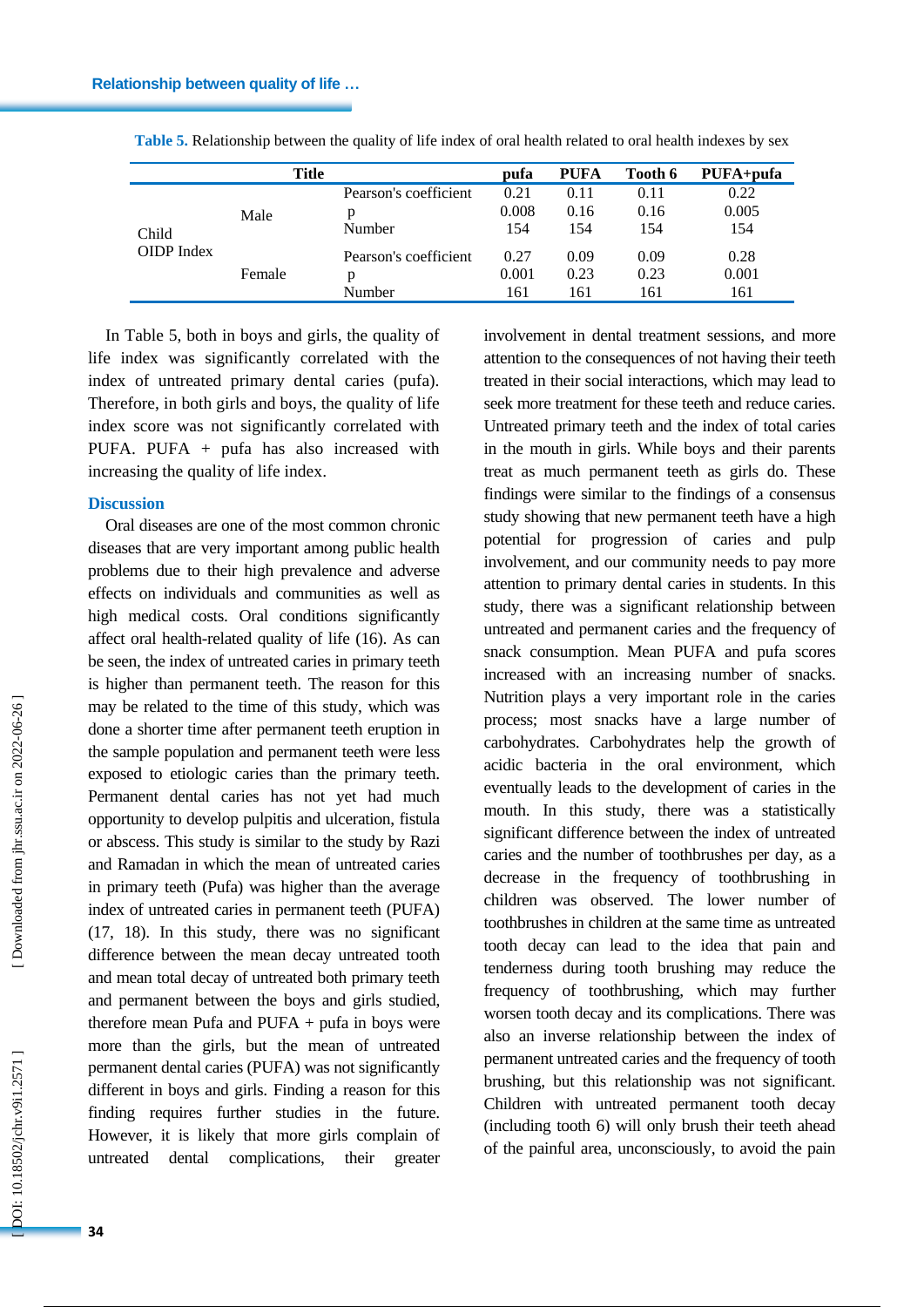of a toothache. Although they report high brushing frequency throughout the day, they do not perform this brushing effectively and with good quality. In this study, the mean child -OIDP index was not significantly different between the boys and girls. Similar to the potting study, the mean score of quality of life related to oral health was not significantly correlated with the gender of the child (19). The findings of this study suggest that there is no difference between male and female children in this study since gender differences in the studied children have not yet affected their reporting on different aspects of health. In the present study, the most common problem that the children reported was difficulty eating and then resting and the least problem related to electrocution and the most reported cause was gum pain and bleeding. In Cavend's study, the most common disorder in teeth cleaning and eating was the least related to electrocution and the most reported cause of gum bleeding, tooth pain and tooth sensitivity (20). In this study, having at least one effect of oral problems on daily activities performance in 69.8% of the children, this high percentage indicates the importance of oral health and its effect on the quality of life of children. The evolving and complex physical system of children makes the effects of a seemingly limited illness very effective on their quality of life. In this study, there was a significant and direct relationship between the mean child -OIDP index and the index of untreated caries (pufa) and the total index of untreated caries (PUFA + pufa). This means that the child -OIDP score also increased and the quality of life of children was lower with untreated caries index. There was no significant relationship between the child -OIDP index and the index of untreated permanent dental caries. Examination of the relationship between PUFA / pufa index components and the child -OIDP index revealed that pulp involvement had the most influence on the child -OIDP index in both primary and permanent teeth. Given that the children in the study reported toothache as the most common cause of their discomfort, this association is reasonable.

#### **Conclusion**

Based on the results of this study, the mean  $\pm$ SD of the score of the child-OIDP index of 8-10year-old students in Shiraz was  $13.55 \pm 11.42$ which indicates a significant impact of oral diseases on impaired quality of life of children. 69.8% of the population had at least one effect of oral problems on daily activities. The most common problems children reported were eating, resting and cleaning their mouths, respectively, and the most common cause of oral problems reported by children was pain and bleeding from the gums, respectively. The mean score of the child -OIDP index had a significant and direct relationship with the mean of PUFA and total PUFA + pufa.

#### **Study limitations and suggestions**

1-It is recommended that a study similar to the present study be conducted on other age groups of children to determine the impact of oral health factors on the quality of life of children of different ages.

2- Considering the importance of oral health and its impact on the quality of life of children, it is suggested to design and implement interventions to improve the oral health and quality of life of children.

3. Since dentists usually do not pay much attention to patients' self -reported problems and aspects of mental and social health and pay more attention to the physical aspects of oral problems, according to the findings of the present study, the relationship between quality of life and oral health was suggested. More attention should be paid to oral health -related quality of life during examination and treatment sessions.

#### **Acknowledgments**

We would like to thank all those who helped us in this project, especially the Islamic Azad University of Shiraz Dental School, and especially the pathologist. The ethical code of this study is (1396/3548) which is taken from the thesis of Islamic Azad University Dental Branch.

#### **Conflict of interest**

There is no conflict of interest.